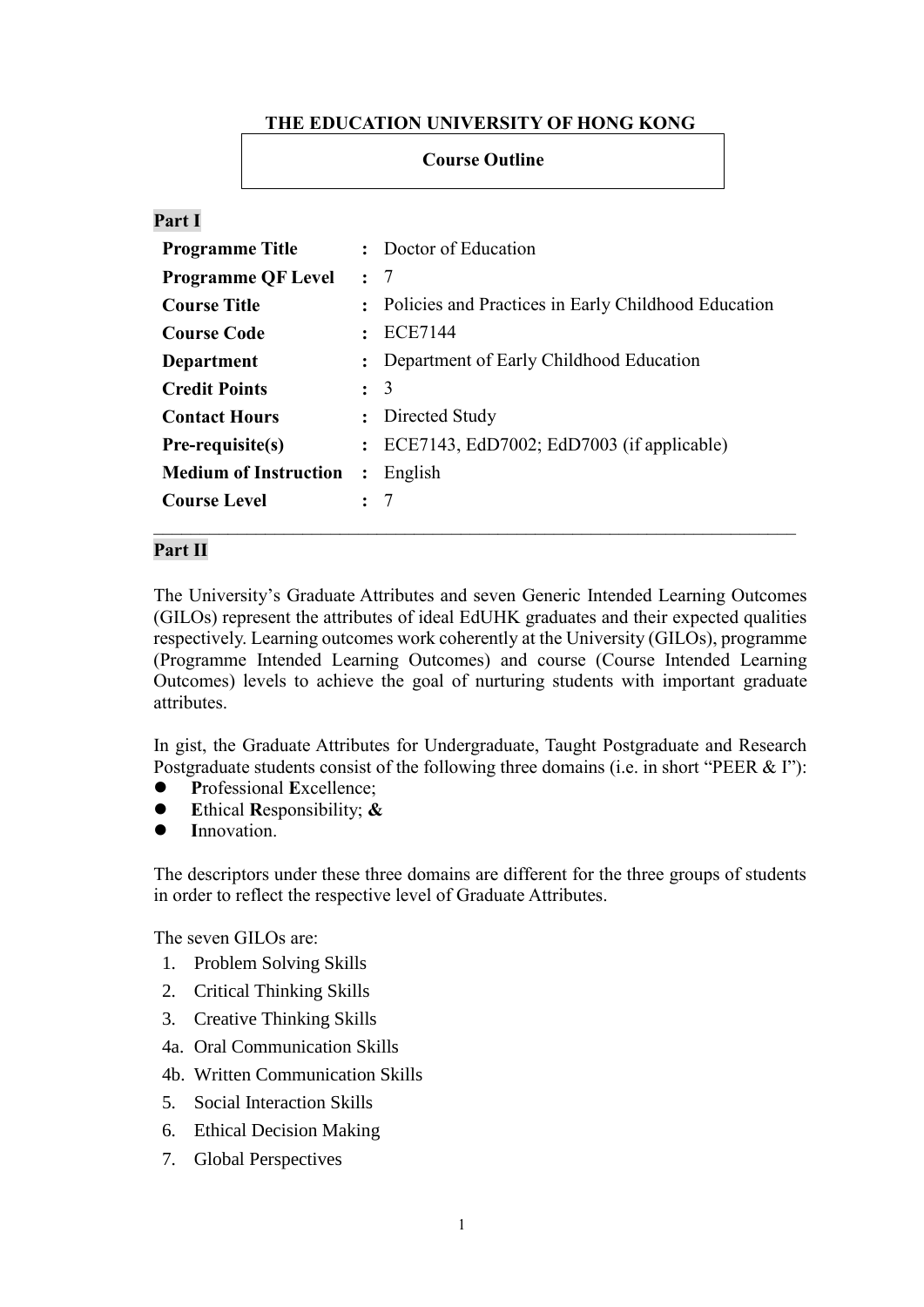## **1. Course Synopsis**

This module aims to enable the learner to engage in a small-scale investigative research project through advanced study into one aspect of early childhood educational needs in the Asia-Pacific region. It provides an opportunity to critically reflect upon major issues relating to the development of a coherent and flexible understanding of early childhood education and the curriculum and pedagogies that are used to support young children's learning. The focus is on exploring existing policies and practices within the region and on the identification of existing models being employed in the field.

# **2. Course Intended Learning Outcomes** (CILOs)

*Upon completion of this course, students will be able to:*

- $CILO<sub>1</sub>$  Critically analyze and compare emergent philosophies and key policies for children with an early childhood education focus in the Asia-Pacific region. CILO<sup>2</sup> Synthesize ideas from a critical analysis of specific systems for
- the effectiveness in promoting learning for young children in the early years.
- $C I L O<sub>3</sub>$  Conclude the ways in which young children learn and what are exemplary contexts for learning.
- CILO<sup>4</sup> Critically analyze the roles and responsibilities of education systems and early childhood education in particular, by examining elements of practical experience and by observation, with reference to literature.

| <b>Course Content</b>                 | <b>CILOs</b>                | <b>Suggested Teaching &amp;</b> |
|---------------------------------------|-----------------------------|---------------------------------|
|                                       |                             | <b>Learning Activities</b>      |
| Become familiar with a current EC     | C <sub>LO<sub>l</sub></sub> | Library and internet            |
| policy initiative or stated official  |                             | searches, independent           |
| practice in HK or the Asia-Pacific    |                             | and on-going reading.           |
| region.                               |                             | Locating EC                     |
|                                       |                             | government and/or               |
|                                       |                             | educational                     |
|                                       |                             | policies/initiatives.           |
| Identify systems for effectively      | $C$                         | Library and internet            |
| promoting learning in early childhood |                             | searches, independent           |
| education                             |                             | and on-going reading.           |

## **3. Content, CILOs and Teaching & Learning Activities**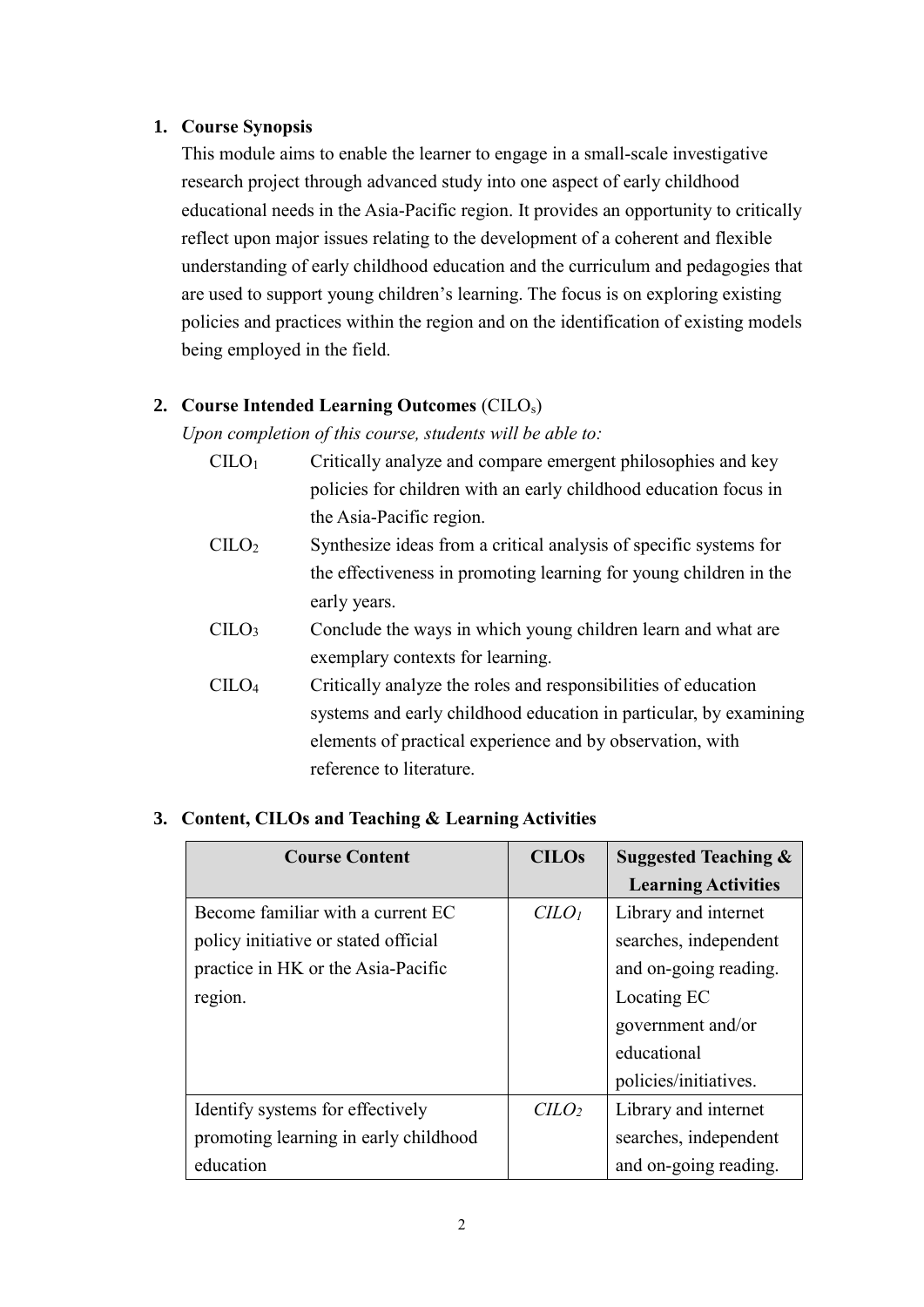|                                        |                                 | Conduct a critical     |  |
|----------------------------------------|---------------------------------|------------------------|--|
|                                        |                                 | literature review.     |  |
|                                        |                                 | Development of         |  |
|                                        |                                 | research questions.    |  |
| Developing critical analytic skills to | C <sub>L</sub> O <sub>3.4</sub> | Development of small-  |  |
| assess and analyse EC policies and     |                                 | scale study related to |  |
| practices                              |                                 | research interest and  |  |
|                                        |                                 | EC policies $\&$       |  |
|                                        |                                 | practices, completion  |  |
|                                        |                                 | of ethics application, |  |
|                                        |                                 | on-going written and   |  |
|                                        |                                 | verbal feedback.       |  |

### **4. Assessment**

| <b>Assessment Tasks</b>                   | Weighting $(\% )$ | <b>CILO</b>                         |
|-------------------------------------------|-------------------|-------------------------------------|
| Final essay $(3,000-4,000$ words)<br>a)   | 100%              | C <sub>L</sub> O <sub>L,2,3,4</sub> |
| Students are required to write a critical |                   |                                     |
| essay based on the literature review      |                   |                                     |
| and pilot study they conducted. This      |                   |                                     |
| should be suitable for publication        |                   |                                     |

## **5. Required Text(s)**

Miller, L. & Hevey, D. (2012). *Policy issues in the early years*. London : SAGE.

## **6. Recommended Readings**

- Bertram, T., & Pascal, C. (2016). *Early childhood policies and systems in eight countries: Findings from IEA's early childhood education study*. Cham: Springer Open.
- Brooker, L., Blaise, M., & Edwards, S. (2014). *The SAGE handbook of play and learning in early childhood*. London, U.K.: SAGE Reference.
- Brown, N. (2019). *Internationalizing early childhood curriculum: Foundations of global competence*. New York, N.Y.: Routledge.
- Curriculum Development Council (2017). *Kindergarten education curriculum guide*. Curriculum Development Council. Retrieved from: https://www.edb.gov.hk/attachment/en/curriculum-development/major-levelof-edu/preprimary/ENG\_KGECG\_2017.pdf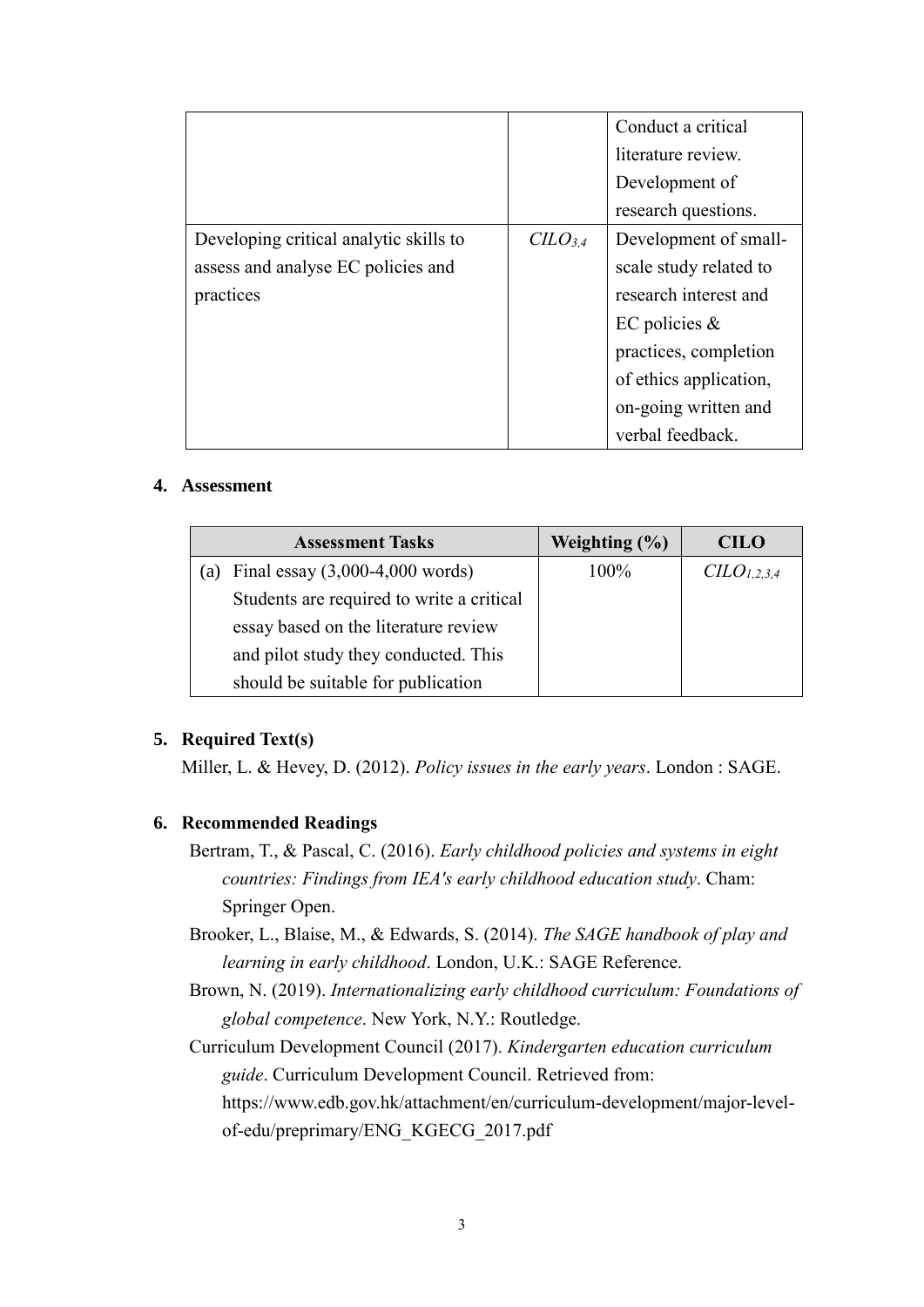- Dockett, S.,Griebel, W., & Perry, R. (Eds.). (2017). *Families and transition to school*. New York, N.Y.: Springer
- Ebbeck, M., & Waniganayake, M. (2016). *Play in early childhood education: Learning in diverse contexts* (2nd ed.). South Melbourne, Vic.: Oxford University Press.
- Hunkin, E. (2019). *The quality agenda in early childhood education: Questioning local and global policy perspectives* (ed.). London, U.K.: Palgrave Pivot.
- Li, H., Park, E., & Chen, J. (2017). *Early childhood education policies in Asia Pacific: Advances in theory and practice*. Singapore: Springer Singapore.
- Li, L., & Zheng, J. (Eds.). (2017). *Chinese elementary education system reform in rural, pastoral, ethnic, and private schools: Six case studies*. Singapore: Springer Singapore.
- Nuttall, J., Kostogriz, A., Jones, M., & Martin, J. (Eds.). (2017). *Teacher education policy and practice: Evidence of impact, impact of evidence*. Singapore: Springer Singapore.
- Pramling, N., Wallerstedt, C., Lagerlöf, P., Björklund, C., Kultti, A., Palmér, H., Magnusson, M., Thulin, S., Jonsson, A., & Pramling Samuelsson, I. (2019). *Play-responsive teaching in early childhood education* (ed.). New York, N.Y.: Springer International Publishing.
- Pendergast, D., & Garvis, S. (2014). *Teaching early years : Curriculum, pedagogy and assessment*. Crows Nest, N.S.W.: Allen & Unwin.
- Rogers, S. (2011). *Rethinking play and pedagogy in early childhood education : Concepts, contexts and cultures*. New York, N.Y.: Routledge.
- White, J., & Dalli, C. (Eds.). (2017). *Under-three year olds in policy and practice*. Singapore: Springer Singapore.
- Yelland, N. (2010). *Critical issues in early childhood education*. England, U.K.: Open University Press.
- Yang, W., & Li, H. (2019). *Early childhood curriculum in Chinese societies: Policies, practices and prospects*. England, U.K.: Open University Press.

#### **7. Related Web Resources**

Nil

## **8. Related Journals**

Asia Pacific Journal of Early Childhood Research Contemporary Issues in Early Childhood Global Studies of Childhood Early Childhood Research and Practice